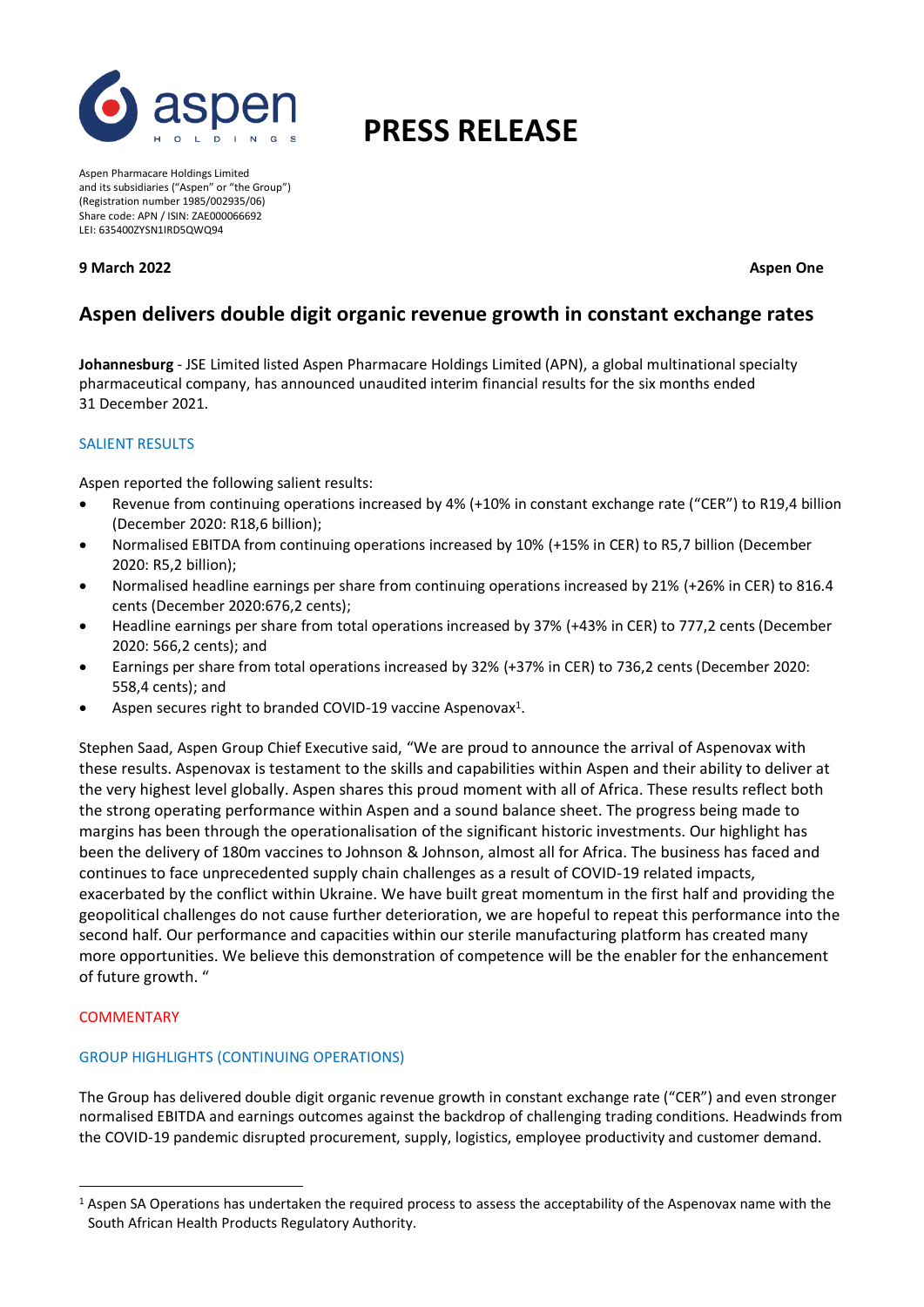Consistent supply of the COVID -19 vaccines manufactured at our Gqeberha site in South Africa further illustrated Aspen's capability and commitment to providing access to high quality medicine to patients.

The recent conclusion of an agreement with Johnson & Johnson for an Aspen branded COVID-19 vaccine, Aspenovax, will enable Aspen to make a meaningful contribution to improving equitable COVID-19 vaccine access for Africa. This has been made possible by Johnson & Johnson's unstinting support in enabling Aspen to pursue its vision for a COVID vaccine brand for Africa, the proven capabilities of our manufacturing team in Gqeberha and the strong encouragement of a number of influential African leaders.

The Group assesses its operational performance using CER and all segmental performance-related commentary is made with reference to the underlying CER trends. The table below compares performance from continuing operations to the prior comparable period at reported exchange rates and at CER. The strengthening of the ZAR (relative to the rates in the comparable prior period) against the majority of the other currencies in which Aspen trades, has diluted all reported profit and earnings metrics.

| For the unaudited six months ended 31 December 2021 |                               |                               |                               |                        |
|-----------------------------------------------------|-------------------------------|-------------------------------|-------------------------------|------------------------|
| <b>Continuing operations</b>                        | Reported H1 2022<br>R'million | Reported H1 2021<br>R'million | Change at reported<br>rates % | <b>Change at CER %</b> |
| Revenue                                             | 19,381                        | 18,633                        | 4%                            | 10%                    |
| Normalised EBITDA <sup>1</sup>                      | 5,716                         | 5,192                         | 10%                           | 15%                    |
| NHEPS <sup>2</sup> (cents)                          | 816.4                         | 676.2                         | 21%                           | 26%                    |

*The CER % change is based upon the performance for the six months ended 31 December 2020 restated using the average exchange rates for the six months ended 31 December 2021. <sup>1</sup> Operating profit before depreciation and amortisation adjusted for specific non-trading items as defined in the Group's accounting policy.*

*<sup>2</sup> NHEPS is HEPS adjusted for specific non-trading items as defined in the Group's accounting policy.*

Group revenue for the six months ended 31 December 2021 grew 4% (+10% CER) to R19,4 billion with Commercial Pharmaceuticals remaining flat (+5% CER) and Manufacturing up 19% (+30% CER). Normalised EBITDA rose 10% (+15% CER) to R5,7 billion. This growth exceeded that of revenue due to an improved normalised EBITDA margin and the leverage provided by lower operating expenses. Normalised headline earnings per share ("NHEPS") increased 21% (+26% CER) to R8,16, helped by reduced net financing costs.

Net borrowings increased to R19,3 billion from R16,3 billion at 30 June 2021, driven primarily by deferred consideration payments relating to prior year business transactions, a dividend paid to shareholders and the weaker ZAR closing rate relative to 30 June 2021. Operating cash flow was in line with expectations and included increased inventory investment by Manufacturing in key input materials to mitigate future supply constraint risk arising from COVID-19 disruption to global supply chains and logistics. **Exported H1 2022 Reported H1 2022 Reported H1 2022 Reported H1 2022 Change at CER %**<br> **17.63 18.6 5.18 5.18 5.18 5.19 18.63 19.62 10%**<br> **17.62 17.62 18.64 5.19 18.62 17.62 17.62 17.62** 

On 1 March 2022, the Group successfully concluded an agreement with Acino Pharma AG for the sale of a portfolio of products in South Africa for a consideration of R1,8 billion, plus the cost of inventory, which consideration has been received.

# SEGMENTAL PERFORMANCE (CONTINUING OPERATIONS AT CER)

# **Commercial Pharmaceuticals**

Commercial Pharmaceuticals, comprising Aspen's Regional Brands and Sterile Focus Brands, grew 5% to R14,3 billion. Gross profit increased 6% to R8,3 billion supported by improved margins in both Regional and Sterile Focus Brands.

# **Regional Brands**

Regional Brands revenue increased by 4% to R8,7 billion, with 18% growth from Australasia being the major contributor. Supply constraints severely impacted the performance of Aspen's major Regional Brand region, Africa Middle East.

Gross profit percentage was up for the period at 56.9% (H1 2021 : 56.0%), driven by cost of goods savings and favourable product mix.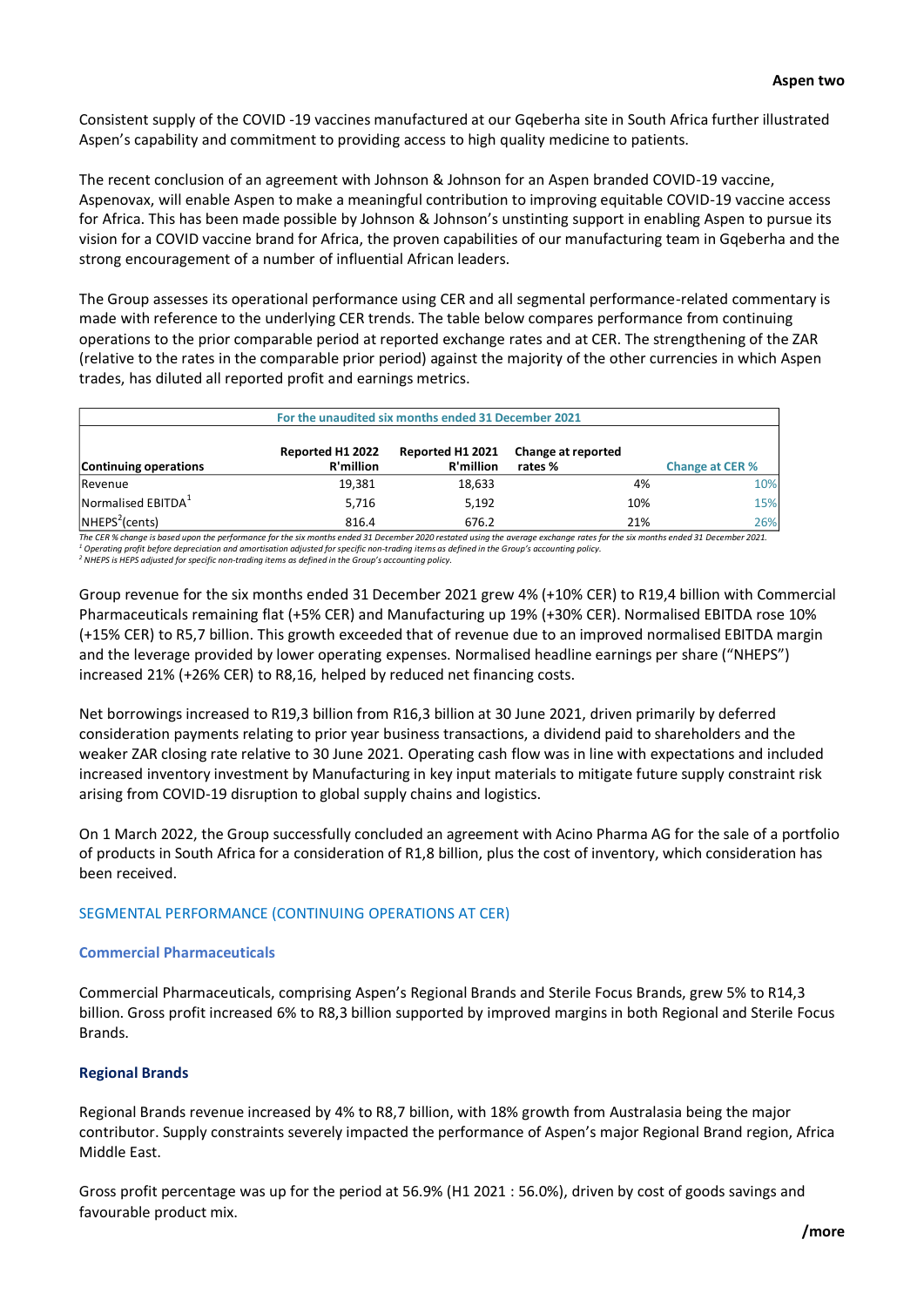#### **Sterile Focus Brands**

Revenue from Sterile Focus Brands increased 5% to R5,5 billion led by strong growth in Asia (+11%). This growth was against the backdrop of the prior period benefitting from strong COVID-19 related sales.

A higher gross profit percentage of 61.0% (H1 2021 : 60.1%) benefitted from a favourable Anaesthetic product mix and cost of goods savings partly offset by lower Thrombosis portfolio margins.

#### **Manufacturing**

Manufacturing revenue increased 30% to R5,1 billion with significant growth in finished dose form sales partly diluted by negative revenue growth in the Chemicals business (-11%). Manufacturing was particularly negatively impacted by the constraints imposed by COVID-19. Finished dose form sales were augmented by sales of the COVID-19 vaccine to Johnson & Johnson of R0,8 billion.

Gross profit increased by 16% but at a reduced gross margin percentage as a result of the dilutive effects of ongoing supply agreements related to recent disposal transactions at low/no margin. Excluding the disposal transaction related supply, gross margin improved in all segments despite the challenges arising from inefficiencies and incremental operating and supply chain costs as a result of the pandemic.

#### PROSPECTS

The results achieved in the six months to 31 December 2021 demonstrate the Group is well on track in achieving all of its medium-term performance targets, which were publicly disclosed in December 2020. The base business has proven the capability to deliver solid organic growth despite the challenges encountered due to the COVID-19 pandemic. The investment in sterile manufacturing capacity has started to deliver benefits to financial results with strong potential to be an influential growth driver as capacities created become more fully utilised over the next few years. Aspenovax represents an exciting upside opportunity in addition to the robust base business, driven by the imperative to address the COVID-19 vaccine deficit in Africa. Aspen's invaluable supply of medicines and vaccines used in combatting COVID-19 and our role in seeking more equitable access to medicines, has raised our global profile as a sterile manufacturer of the highest quality, attracting further interest in the Group as a supplier and creating potential partnering opportunities in commercialisation of sterile products, including vaccines. The strong balance sheet provides stability for capital allocation decisions including ongoing investments in the business and other potential strategic options that are value accretive.

In addition to the well documented challenges arising from the COVID-19 pandemic, headwinds in the second half of this financial year include the direct and indirect influence on the business in the forthcoming months of the Russian / Ukrainian conflict. Aspen has annual revenue of R1 billion in these countries which is at risk while inflationary pressures are being accelerated by the consequences of the conflict. A strong recovery from Manufacturing is anticipated in the second half as this segment implements mitigation plans to address the pressures experienced in the first six months. Strong cyclical second half cash flows are expected to deliver an operating cash conversion rate above the Group target of 100% for the financial year.

Reported results will be influenced by the relative movements of the exchange rates of the main currencies in which the Group trades. We are targeting to deliver CER normalised headline earnings in the second half which are in line with the first half results, provided the current geopolitical conflicts do not have a material impact on our performance.

**ends**

| <b>Issued by:</b> | Shauneen Beukes, Aspen Group Communications Manager |  |  |  |
|-------------------|-----------------------------------------------------|--|--|--|
|                   | Tel: +27 (012) 661-8467 : Cell: +27 82 389 8900     |  |  |  |
| On behalf of:     | Stephen Saad, Aspen Group Chief Executive           |  |  |  |
|                   | Tel: +27 (031) 580-8603                             |  |  |  |
|                   | Sean Capazorio, Aspen Group Chief Financial Officer |  |  |  |
|                   | Tel: +27 (031) 580-8607                             |  |  |  |